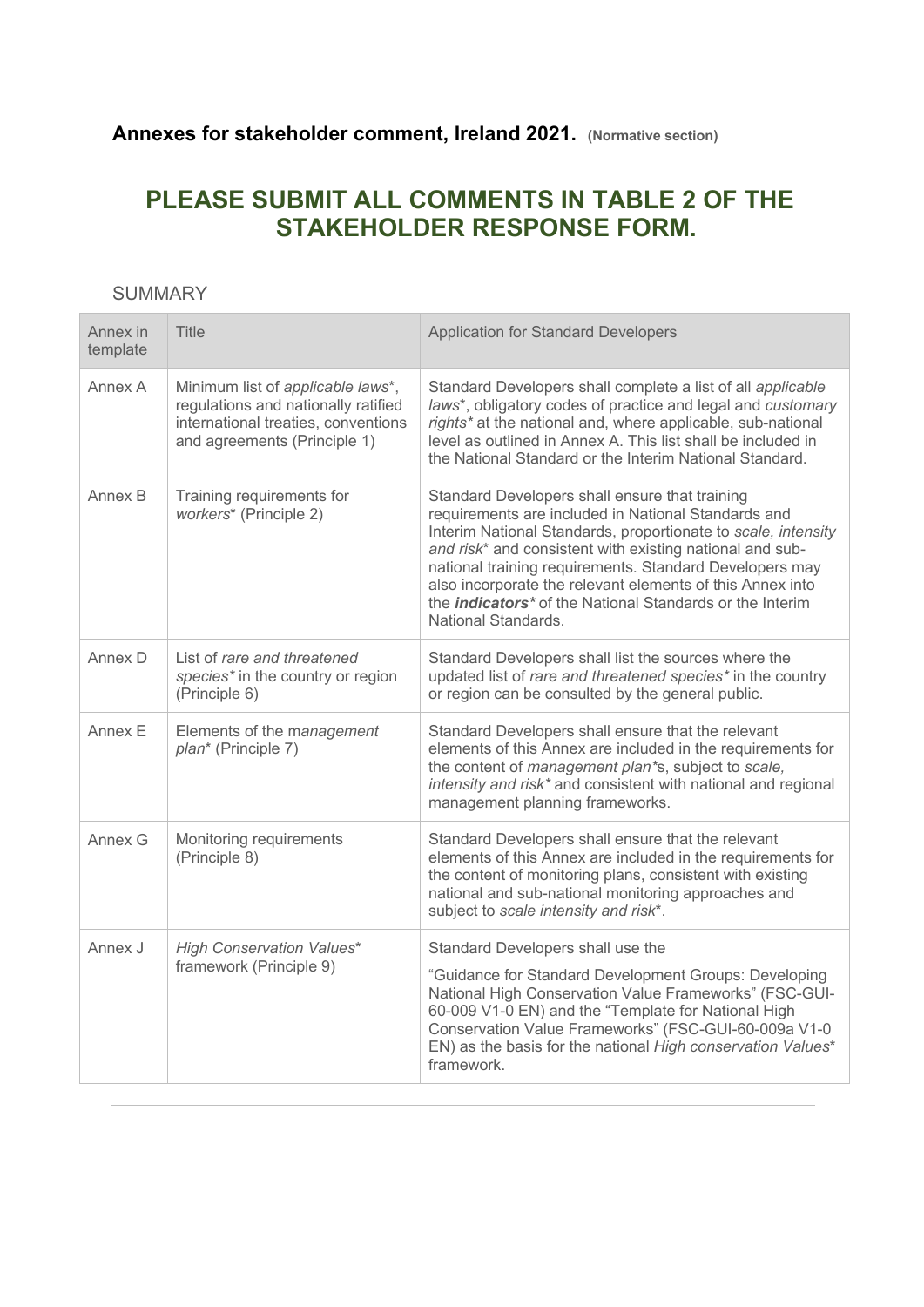#### **Annex A Minimum list of** *applicable laws***\*, regulations and nationally** *ratified\** **international treaties, conventions and agreements (***Principle\** **1)**

Please record any applicable legislation in Table 2 of the Stakeholder Response Form, listing the relevant number in the table below that is relates to.

| 1. Legal* rights to harvest                        |                                                                                                                                                                                                                                                                                                                                                                                                                                                                                                                                                                                                                                                                                                                                                                               |  |
|----------------------------------------------------|-------------------------------------------------------------------------------------------------------------------------------------------------------------------------------------------------------------------------------------------------------------------------------------------------------------------------------------------------------------------------------------------------------------------------------------------------------------------------------------------------------------------------------------------------------------------------------------------------------------------------------------------------------------------------------------------------------------------------------------------------------------------------------|--|
| 1.1 Land<br>tenure* and<br>management<br>rights    | Legislation covering land tenure* rights, including customary rights* as well as management<br>rights, that includes the use of legal* methods to obtain <i>tenure</i> * rights and management rights.<br>It also covers legal* business registration and tax registration, including relevant legally<br>required licenses.                                                                                                                                                                                                                                                                                                                                                                                                                                                  |  |
| 1.2 Concession<br>licenses                         | Legislation regulating procedures for issuing forest* concession licenses, including the use of<br>legal* methods to obtain concession licenses. Bribery, corruption and nepotism are particularly<br>well-known issues that are connected with concession licenses.                                                                                                                                                                                                                                                                                                                                                                                                                                                                                                          |  |
| 1.3<br>Management<br>and harvesting<br>planning    | Any national or sub-national legal* requirements for Management Planning, including<br>conducting forest* inventories, having a forest* management plan* and related planning and<br>monitoring, impact assessments, consultation with other entities, as well as approval of these<br>by legally competent* authorities.                                                                                                                                                                                                                                                                                                                                                                                                                                                     |  |
| 1.4 Harvesting<br>permits                          | National or sub-national laws and regulations regulating procedures for issuing harvesting<br>permits, licenses or other legal* documents required for specific harvesting operations. This<br>includes the use of legal* methods to obtain the permits. Corruption is a well-known issue that<br>is connected with the issuing of harvesting permits.                                                                                                                                                                                                                                                                                                                                                                                                                        |  |
| 2. Taxes and fees                                  |                                                                                                                                                                                                                                                                                                                                                                                                                                                                                                                                                                                                                                                                                                                                                                               |  |
| 2.1 Payment of<br>royalties and<br>harvesting fees | Legislation covering payment of all legally required forest* harvesting specific fees such as<br>royalties, stumpage fees and other volume-based fees. This includes payments of the fees<br>based on the correct classification of quantities, qualities and species. Incorrect classification<br>of forest <sup>*</sup> products is a well-known issue that is often combined with bribery of officials in<br>charge of controlling the classification.                                                                                                                                                                                                                                                                                                                     |  |
| 2.2 Value added<br>taxes and other<br>sales taxes  | Legislation covering different types of sales taxes which apply to the material being sold,<br>including the sale of material as growing forest* (standing stock sales).                                                                                                                                                                                                                                                                                                                                                                                                                                                                                                                                                                                                      |  |
| 2.3 Income and<br>profit taxes                     | Legislation covering income and profit taxes related to profit derived from the sale of forest*<br>products and harvesting activities. This category is also related to income from the sale of<br>timber and does not include other taxes generally applicable for companies and is not related<br>to salary payments.                                                                                                                                                                                                                                                                                                                                                                                                                                                       |  |
| 3. Timber harvesting activities                    |                                                                                                                                                                                                                                                                                                                                                                                                                                                                                                                                                                                                                                                                                                                                                                               |  |
| 3.1 Timber<br>harvesting<br>regulations            | Any legal* requirements for harvesting techniques and technology including selective cutting,<br>shelter wood regenerations, clear felling, transport of timber from the felling site, seasonal<br>limitations, etc. Typically, this includes regulations on the size of felling areas, minimum age<br>and/or diameter for felling activities, and elements that shall be preserved during felling, etc.<br>Establishment of skidding or hauling trails, road construction, drainage systems and bridges,<br>etc., shall also be considered as well as the planning and monitoring of harvesting activities.<br>Any legally binding codes for harvesting practices shall be considered.                                                                                       |  |
| 3.2 Protected<br>sites and<br>species              | International, national, and sub national treaties, laws, and regulations related to protected<br>areas, allowable forest* uses and activities, and/or rare, threatened, or endangered species,<br>including their habitats* and potential habitats*.                                                                                                                                                                                                                                                                                                                                                                                                                                                                                                                         |  |
| 3.3<br>Environmental<br>requirements               | National and sub national laws and regulations related to the identification and/or protection*<br>of environmental values* including but not limited to those relating to or affected by harvesting,<br>acceptable levels for soil damage, establishment of buffer zones (e.g., along water courses*,<br>open areas and breeding sites), maintenance of retention trees on the felling site, seasonal<br>limitations of harvesting time, environmental requirements for forest* machineries, use of<br>pesticides* and other chemicals, biodiversity conservation*, air quality, protection* and<br>restoration <sup>*</sup> of water quality, operation of recreational equipment, development of non-forestry<br>infrastructure*, mineral exploration and extraction, etc. |  |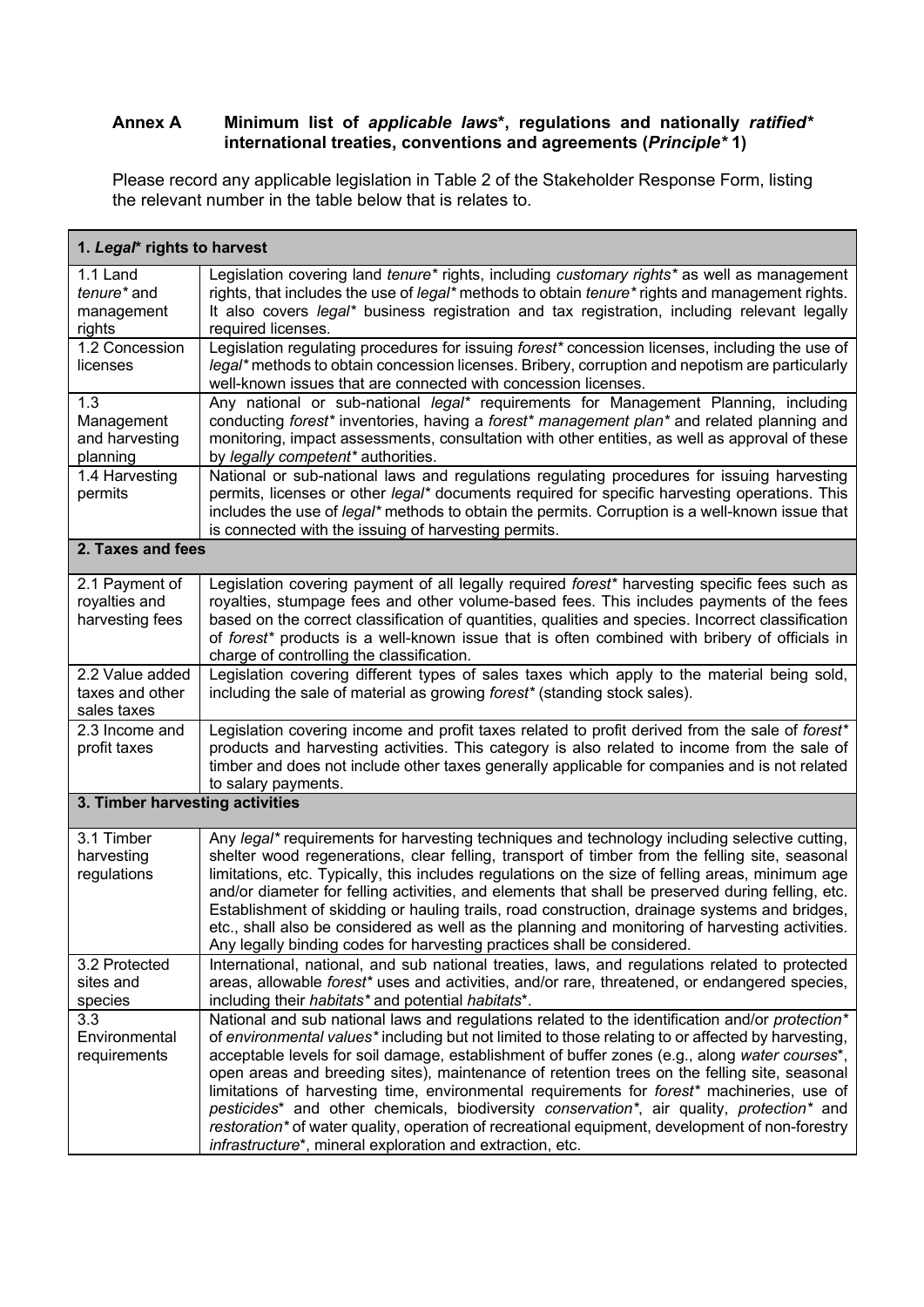| 3.4 Health and<br>safety                                                                                                            | Legally required personal <i>protection</i> * equipment for persons involved in harvesting activities,<br>implementation of safe felling and transport practices, establishment of protection* zones<br>around harvesting sites, safety requirements for machinery used, and legally required safety<br>requirements in relation to chemical usage. The health and safety requirements that shall be<br>considered relevant to operations in the forest* (not office work, or other activities less related<br>to actual forest* operations).                                                                                                                                             |  |  |
|-------------------------------------------------------------------------------------------------------------------------------------|-------------------------------------------------------------------------------------------------------------------------------------------------------------------------------------------------------------------------------------------------------------------------------------------------------------------------------------------------------------------------------------------------------------------------------------------------------------------------------------------------------------------------------------------------------------------------------------------------------------------------------------------------------------------------------------------|--|--|
| 3.5 Legal*<br>employment                                                                                                            | Legal* requirements for employment of personnel involved in harvesting activities including<br>requirements for contracts and working permits, requirements for obligatory insurance,<br>requirements for competence certificates and other training requirements, and payment of<br>social and income taxes withheld by the employer. Also covered are the observance of<br>minimum working age and minimum age for personnel involved in hazardous work*, legislation<br>against forced and compulsory labor, and discrimination* and freedom of association.                                                                                                                           |  |  |
| 4. Third parties' rights                                                                                                            |                                                                                                                                                                                                                                                                                                                                                                                                                                                                                                                                                                                                                                                                                           |  |  |
| 4.1 Customary<br>rights*                                                                                                            | Legislation covering customary rights* relevant to forest* harvesting activities, including<br>requirements covering the sharing of benefits and indigenous rights.                                                                                                                                                                                                                                                                                                                                                                                                                                                                                                                       |  |  |
| 4.2 Free Prior<br>and Informed<br>Consent*                                                                                          | Legislation covering "free prior and informed consent" in connection with the transfer of forest*<br>management rights and customary rights* to The Organization* in charge of the harvesting<br>operation.                                                                                                                                                                                                                                                                                                                                                                                                                                                                               |  |  |
| 4.3 Indigenous<br>Peoples'* rights                                                                                                  | Legislation that regulates the rights of Indigenous Peoples* as far as it is related to forestry<br>activities. Possible aspects to consider are land tenure*, and rights to use certain forest*<br>related resources and practice traditional activities, which may involve forest* lands.                                                                                                                                                                                                                                                                                                                                                                                               |  |  |
| 5. Trade and transport<br>NOTE: This section covers requirements for forest* management operations as well as processing and trade. |                                                                                                                                                                                                                                                                                                                                                                                                                                                                                                                                                                                                                                                                                           |  |  |
| 5.1<br>Classification of<br>species,<br>quantities,<br>qualities                                                                    | Legislation regulating how harvested material is classified in terms of species, volumes and<br>qualities in connection with trade and transport. Incorrect classification of harvested material<br>is a well-known method to reduce or avoid payment of legally prescribed taxes and fees.                                                                                                                                                                                                                                                                                                                                                                                               |  |  |
| 5.2 Trade and<br>transport                                                                                                          | All required trading and transport permits shall exist as well as legally required transport<br>documents which accompany the transport of wood from forest* operations.                                                                                                                                                                                                                                                                                                                                                                                                                                                                                                                  |  |  |
| 5.3 Offshore<br>trading and<br>transfer pricing                                                                                     | Legislation regulating offshore trading. Offshore trading with related companies placed in tax<br>havens, combined with artificial transfer prices is a well-known way to avoid payment of legally<br>prescribed taxes and fees to the country of harvest and is considered to be an important source<br>of funds that can be used for payment of bribery to the forest* operations and personnel<br>involved in the harvesting operation. Many countries have established legislation covering<br>transfer pricing and offshore trading. It should be noted that only transfer pricing and offshore<br>trading, as far as it is legally prohibited in the country, can be included here. |  |  |
| 5.4 Custom<br>regulations                                                                                                           | Custom legislation covering areas such as export/import licenses and product classification<br>(codes, quantities, qualities and species).                                                                                                                                                                                                                                                                                                                                                                                                                                                                                                                                                |  |  |
| 5.5 CITES                                                                                                                           | CITES permits (the Convention on International Trade in Endangered Species of Wild Fauna<br>and Flora, also known as the Washington Convention).                                                                                                                                                                                                                                                                                                                                                                                                                                                                                                                                          |  |  |
| 6. Due diligence / due care                                                                                                         |                                                                                                                                                                                                                                                                                                                                                                                                                                                                                                                                                                                                                                                                                           |  |  |
| 6.1 Due<br>diligence / due<br>care procedures                                                                                       | Legislation requiring due diligence/due care procedures, including, e.g., due diligence/due<br>care systems, declaration obligations, and/or the keeping of trade related documents, etc.                                                                                                                                                                                                                                                                                                                                                                                                                                                                                                 |  |  |
| 7. Ecosystem Services                                                                                                               |                                                                                                                                                                                                                                                                                                                                                                                                                                                                                                                                                                                                                                                                                           |  |  |
|                                                                                                                                     | Legislation covering ecosystem services* rights, including customary rights* as well as<br>management rights that include the use of legal* methods to make claims and obtain benefits<br>and management rights related to ecosystem services*. National and subnational laws and<br>regulations related to the identification, protection* and payment for ecosystem services*. Also<br>includes legal* business registration and tax registration, including relevant legal* required<br>licenses for the exploitation, payment, and claims related to ecosystem services* (including<br>tourism).                                                                                      |  |  |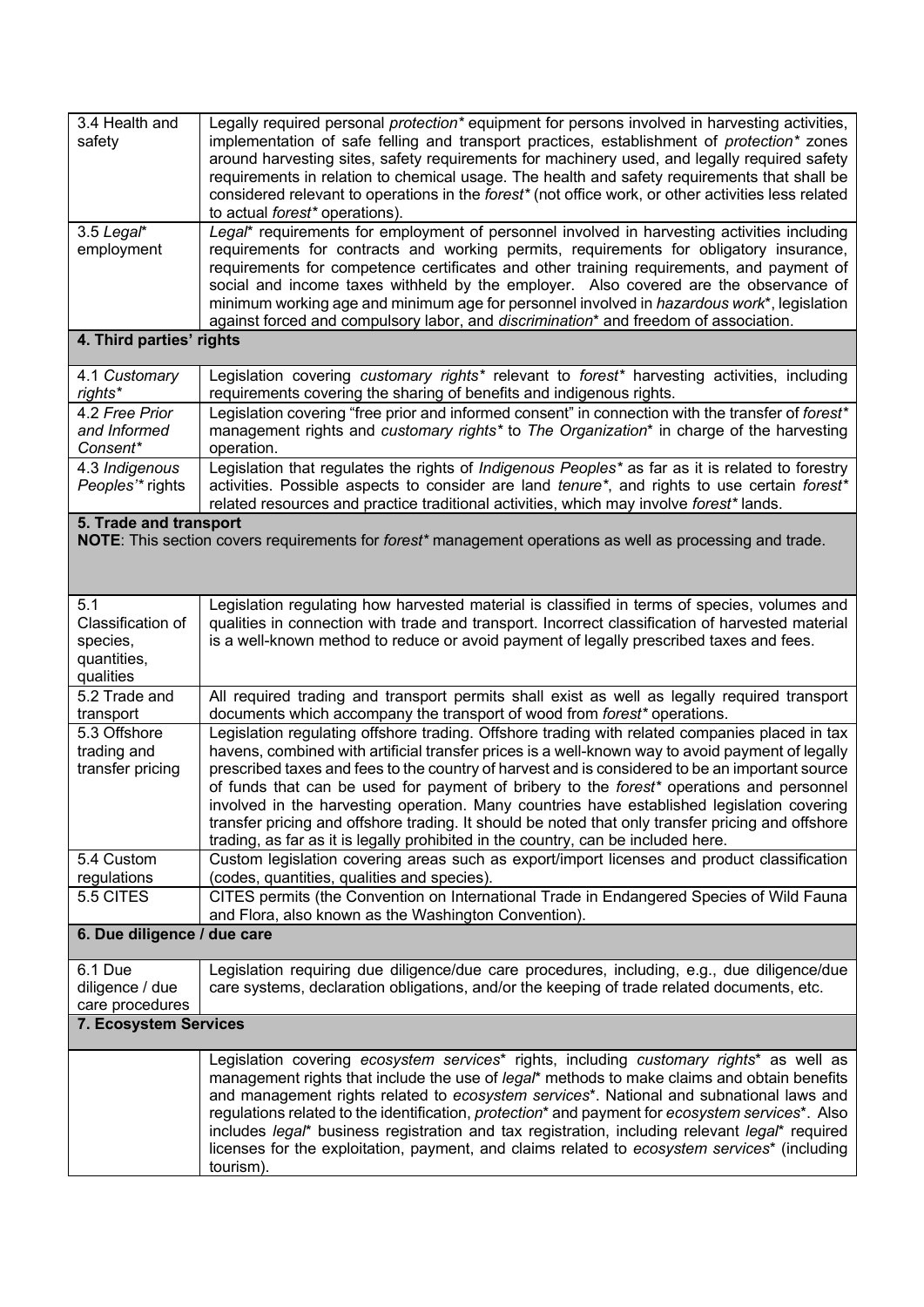#### **Annex B Training requirements for** *workers***\* (***Principle\** **2)**

#### **Please add any supplementary training requirements in the Stakeholder response Form**

*Workers\** shall be able to:

- 1) Implement *forest*\* activities to comply with applicable *legal*\* requirements (*Criterion\** 1.5);
- 2) Understand the content, meaning and applicability of the eight *ILO Core Labour Convention*s\* (*Criterion\** 2.1);
- 3) Recognize and report on instances of sexual harassment and gender *discrimination*\* (*Criterion\** 2.2);
- 4) Safely handle and dispose of hazardous substances to ensure that use does not pose health *risks*\* (*Criterion\** 2.3);
- 5) Carry out their responsibilities for particularly dangerous jobs or jobs entailing a special responsibility (*Criterion\** 2.5);
- 6) Identify where *Indigenous Peoples*\* have *legal*\* and *customary rights\** related to management activities (*Criterion\** 3.2);
- 7) Identify and implement applicable elements of UNDRIP and *ILO Convention\** 169 (*Criterion\** 3.4);
- 8) Identify sites of special cultural, ecological, economic, religious or spiritual significance to *Indigenous Peoples*\* and implement the necessary measures to protect them before the start of *forest*\* management activities to avoid negative impacts (*Criterion\** 3.5 and *Criterion\** 4.7);
- 9) Identify where *local communities*\* have *legal*\* and *customary rights*\* related to management activities (*Criterion\** 4.2);
- 10) Carry out social, economic and *environmental impact assessments*\* and develop appropriate mitigation measures (*Criterion\** 4.5);
- 11) Implement activities related to the maintenance and/or enhancement of *ecosystem services*\*, when FSC Ecosystem Services Claims are used (*Criterion*\* 5.1);
- 12) Handle, apply and store *pesticides*\* (*Criterion\** 10.7); and
- 13) Implement procedures for cleaning up spills of *waste materials*\* (*Criterion\** 10.12).

#### **Annex D List of rare and threatened species\* in Ireland (Principle 6)**

Please record the rare and threatened species in Ireland in Table 2 of the Stakeholder Response Form.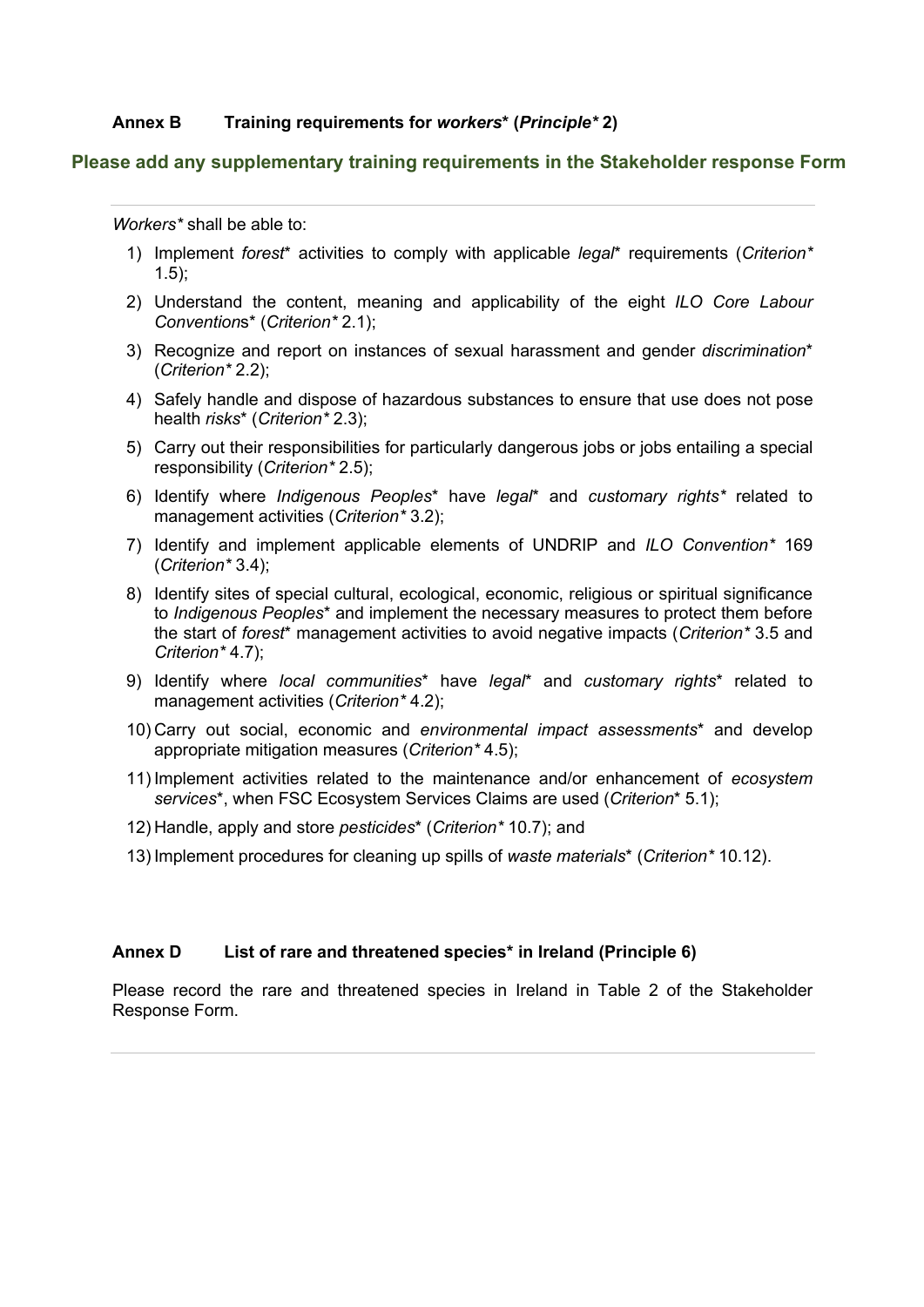# **Please add any supplementary training requirements in the Stakeholder response Form**

## **Annex E Elements of the** *management plan***\* (***Principle\** **7)**

- 1) The results of assessments, including:
	- (a) Natural resources and *environmental values\*, as* identified in *Principle\** 6 and *Principle\** 9;
	- b) Social, economic and cultural resources and condition, as identified in *Principle\** 6, *Principle\** 2 to *Principle\** 5 and *Principle\** 9;
	- c) Intact Forest Landscapes\* and core areas\*, as identified in Principle\* 9;
	- d) *Indigenous cultural landscapes*\*, as identified with *affected rights holders*\* in *Principle*\* 3 & *Principle*\* 9;
	- e) Major social and environmental risks in the area, as identified in *Principle* 6, *Principle\** 2 to *Principle\** 5 and *Principle\** 9; and
	- f) The maintenance and/or enhancement of *ecosystem services*\* for which promotional claims are made as identified in *Criterion*\* 5.1.
- 2) Programs and activities regarding:
- a) *Workers*\*' rights, occupational health and safety, *gender equality*\*, as identified in *Principle*\* 2;
- b) *Indigenous Peoples*\*, community relations, local economic and social development, as identified in *Principle*\* 3, *Principle*\* 4 and *Principle*\* 5;
- c) *Stakeholder engagement*\* and the resolution of disputes\* and grievances, as identified in *Principle*\* 1, *Principle*\* 2 and *Principle*\* 7;
- d) Planned management activities and timelines, *silvicultural\** systems used, typical harvesting methods and equipment, as identified in *Principle*\* 10;
- e) The rationale for harvesting rates of timber and other natural resources, as identified in *Principle*\* 5.
- 3) Measures to *conserve*\* and/or *restore*\*:
- a) Rare and *threatened species*\* and *habitats*\*;
- b) *Water bodies*\* and *riparian zones*\*;
- c) *Landscape*\* *connectivity*\*, including wildlife corridors;
- d) *Ecosystem services*\* when FSC ecosystem services claims are used as identified in *Criterion*\* 5.1;
- e) *Representative Sample Areas*\*, as identified in *Principle*\* 6; and
- f) *High Conservation Values*\*, as identified in *Principle*\* 9.
- 4) Measures to assess, prevent, and mitigate negative impacts of management activities on:
	- a) *Environmental values*\*, as identified in *Principle*\* 6 and *Principle*\* 9;
	- b) *Ecosystem services\** when FSC ecosystem services claims are used as identified in *Criterion\** 5.1*;*
	- c) Social Values and *Indigenous cultural landscapes*\*, as identified in *Principle*\* 2 to *Principle*\* 5 and *Principle*\* 9; and
	- d) *Intact Forest Landscapes*\* and *core areas*\*, as identified in *Principle*\* 9.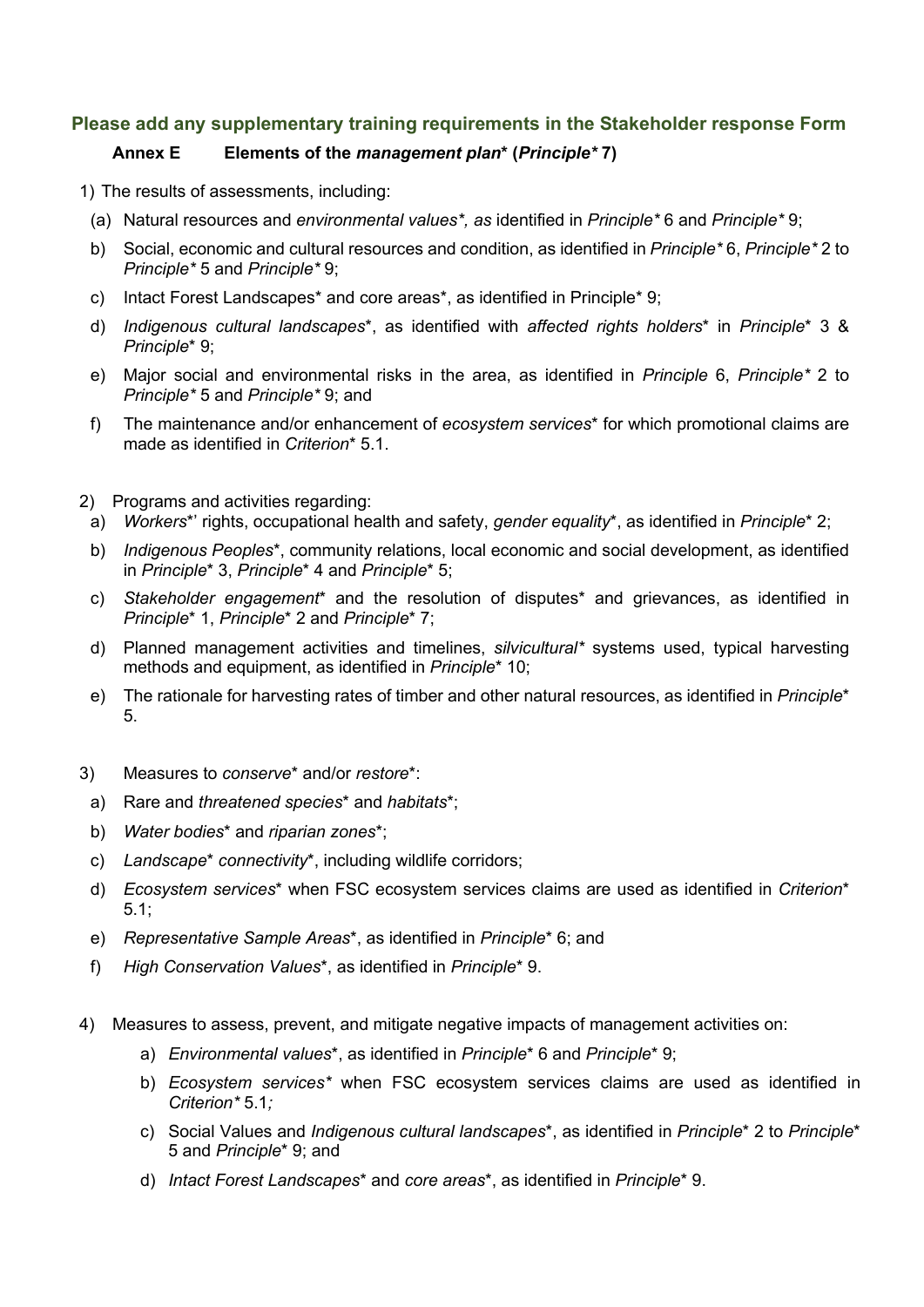- 5) A description of the monitoring program, as identified in *Principle\** 8, including:
	- a) Growth and yield, as identified in *Principle\** 5;
	- b) *Ecosystem services\** when FSC ecosystem services claims are used as identified in *Criterion\** 5.1*;*
	- c) *Environmental values*\*, as identified in *Principle*\* 6;
	- d) Operational impacts, as identified in *Principle\** 10;
	- e) *High Conservation Values*\*, as identified in *Principle*\* 9;
	- f) Monitoring systems based on stakeholder *engagement*\* planned or in place, as identified in *Principle\** 2 to *Principle\** 5 and *Principle\** 7;
	- g) Maps describing the natural resources and land use zoning on the *Management Unit*\*;
	- h) Description of the methodology to assess and monitor any development and land use options allowed in *Intact Forest Landscapes\** and *core areas\** including their effectiveness in implementing the *precautionary approach\*;*
	- i) Description of the methodology to assess and monitor any development and land use options allowed in *Indigenous cultural landscapes\** including their effectiveness in implementing the *precautionary approach\*; and*
	- j) Global Forest Watch map, or more accurate national or regional map, describing the natural resources and land use zoning on the *Management Unit*\*, including the *Intact Forest Landscapes\* core areas*\*.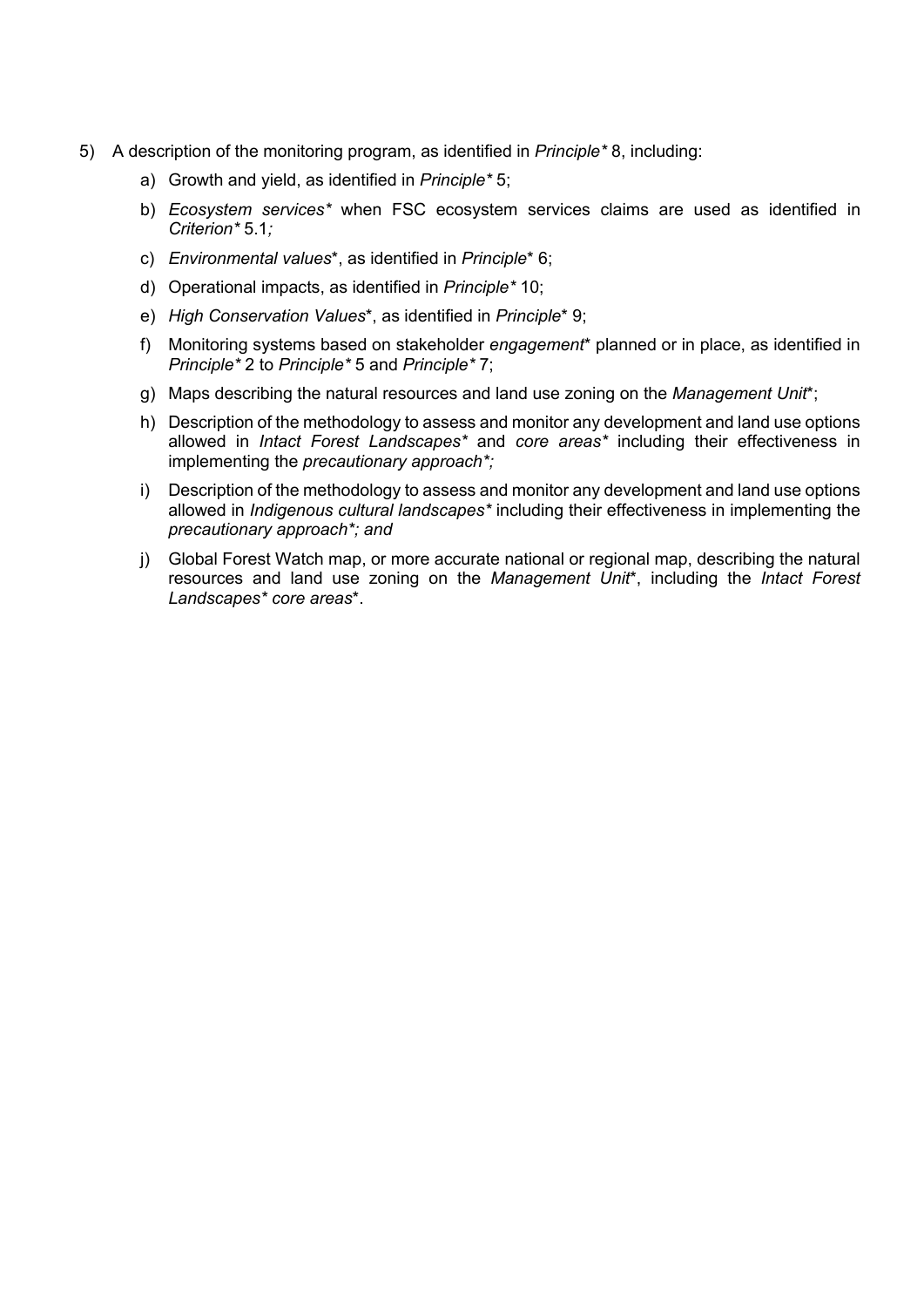#### **Please add any supplementary training requirements in the Stakeholder response Form**

### **Annex G Monitoring requirements (***Principle\** **8)**

- 1) Monitoring in 8.2.1 is sufficient to identify and describe the environmental impacts of management activities, including where applicable:
	- a) The results of regeneration activities (*Criterion*\* 10.1);
	- b) The use of ecologically well adapted species for regeneration (*Criterion*\* 10.2);
	- c) Invasiveness or other adverse impacts associated with any *alien species*\* within and outside the *Management Unit*\* (*Criterion*\* 10.3);
	- d) The use of *genetically modified organisms*\* to confirm that they are not being used (*Criterion*\* 10.4);
	- e) The results of *silvicultural\** activities (*Criterion*\* 10.5);
	- f) Adverse impacts to *environmental values*\* from *fertilizers*\* (*Criterion*\* 10.6);
	- g) Adverse impacts from the use of *pesticides*\* (*Criterion*\* 10.7);
	- h) Adverse impacts from the use of *biological control agents*\* (*Criterion*\* 10.8);
	- i) The impacts from *natural hazards\** (*Criterion*\* 10.9);
	- j) The impacts of infrastructural development, transport activities and *silviculture\** to *rare and threatened species*\*, *habitats*\*, *ecosystems*\*, *landscape values*\*, water and soils (*Criterion*\* 10.10);
	- k) The impacts of harvesting and extraction of timber on *non-timber forest products*\*, *environmental values*\*, merchantable wood waste and other products and services (*Criterion*\* 10.11); and
	- l) Environmentally appropriate disposal of *waste materials\** (*Criterion*\* 10.12).
- 2) Monitoring in 8.2.1 is sufficient to identify and describe social impacts of management activities, including where applicable:
	- a) Evidence of illegal or unauthorized activities (*Criterion*\* 1.4);
	- b) Compliance with *applicable laws*\*, *local laws*\*, *ratified*\* international conventions and obligatory *codes of practice*\* (*Criterion*\* 1.5);
	- c) Resolution of *disputes*\* and grievances (*Criterion*\* 1.6, *Criterion*\* 2.6, *Criterion*\* 4.6);
	- d) Programs and activities regarding *workers'*\* rights (*Criterion*\* 2.1);
	- e) *Gender equality*\*, sexual harassment and gender *discrimination*\* (*Criterion*\* 2.2);
	- f) Programs and activities regarding occupational health and safety (*Criterion*\* 2.3);
	- g) Payment of wages (*Criterion*\* 2.4);
	- h) *Workers'*\* training (*Criterion*\* 2.5);
	- i) Where *pesticides*\* are used, the health of *workers*\* exposed to *pesticides*\* (*Criterion*\* 2.5 and *Criterion*\* 10.7);
	- j) The identification of *Indigenous Peoples*\* and *local communities*\* and their *legal*\* and *customary rights*\* (Criterion\* 3.1 and Criterion\* 4.1);
	- k) Full implementation of the terms in *binding agreements*\* (*Criterion*\* 3.2 and *Criterion*\* 4.2);
	- l) *Indigenous Peoples*\* and community relations (*Criterion*\* 3.2, *Criterion\** 3.3 and *Criterion*\* 4.2);